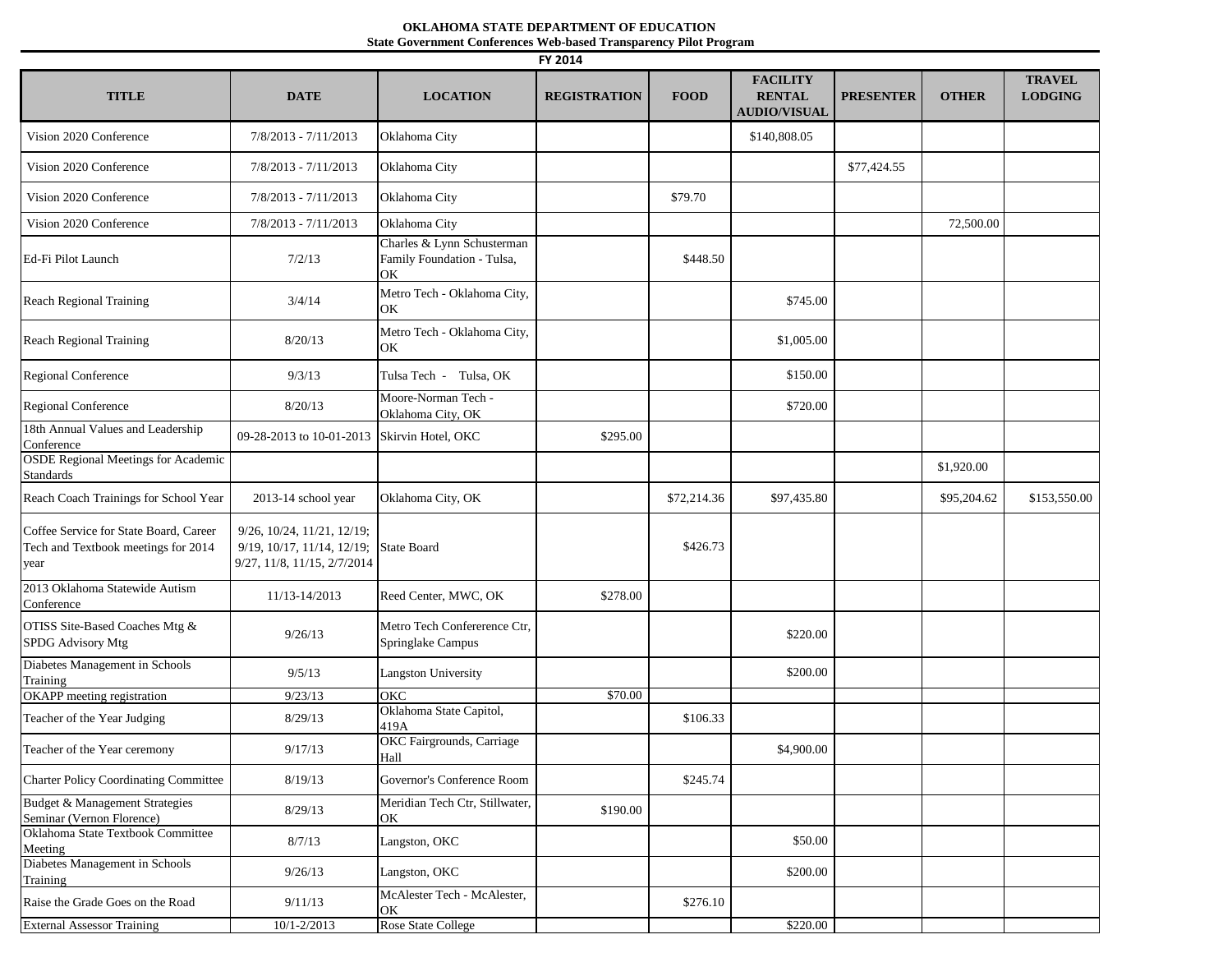## **OKLAHOMA STATE DEPARTMENT OF EDUCATION State Government Conferences Web-based Transparency Pilot Program**

| FY 2014                                                            |                                            |                                               |                     |             |                                                         |                  |              |                                 |
|--------------------------------------------------------------------|--------------------------------------------|-----------------------------------------------|---------------------|-------------|---------------------------------------------------------|------------------|--------------|---------------------------------|
| <b>TITLE</b>                                                       | <b>DATE</b>                                | <b>LOCATION</b>                               | <b>REGISTRATION</b> | <b>FOOD</b> | <b>FACILITY</b><br><b>RENTAL</b><br><b>AUDIO/VISUAL</b> | <b>PRESENTER</b> | <b>OTHER</b> | <b>TRAVEL</b><br><b>LODGING</b> |
| MSP Project Directors Fall Meeting                                 | 9/19/13                                    | SDE - Oklahoma City, OK                       |                     | \$71.13     |                                                         |                  |              |                                 |
| First Year Superintendent's Meeting                                | 9/12, 10/28, 12/5/13, 1/21<br>2/18, 4/1/14 | MetroTech, Springlake<br>Campus               |                     |             | \$725.00                                                |                  |              |                                 |
| Leadership Advisory Training                                       | $9/20$ , $11/22/13$ , $1/24/14$            | Francis Tuttle, OKC                           |                     | \$575.97    | \$600.00                                                |                  |              |                                 |
| Oklahoma Foreign Language Teacher's<br>Association (OFLTA)         | 9/28/13                                    | University of Central<br>Oklahoma             |                     |             |                                                         |                  |              |                                 |
| Superintendent Leadership Advisory<br>Meeting                      | 3/28/14                                    | Francis Tuttle, Rockwell<br>Campus            |                     |             | \$300.00                                                |                  |              |                                 |
| Teachers shortage task force                                       | 8/26, 10/2, 11/13, 12/10                   | state capitol                                 |                     | \$231.25    |                                                         |                  |              |                                 |
| Memorandum of Understanding                                        | 9/30/13                                    | State Capitol 2nd Floor<br>Rotunda            |                     | \$398.50    |                                                         |                  |              |                                 |
| Superintendent Leadership Advisory<br>Meeting                      | 3/28/14                                    | <b>Francis Tuttle</b>                         |                     | \$548.00    |                                                         |                  |              |                                 |
| 21st CCLC 2013-14 Grantee Kick-Off                                 | 10/7-10/9/2013                             | <b>Embassy Suites Conference</b><br>Center    |                     |             | \$2,809.32                                              |                  |              |                                 |
| <b>Educator Effectiveness</b>                                      | 11/1/13                                    | <b>Langston University</b>                    |                     |             | \$150.00                                                |                  |              |                                 |
| Live PQA Basics                                                    | 10/31/13                                   | Langston University OKC<br>Campus             |                     |             | \$150.00                                                |                  |              |                                 |
| After School Math Plus                                             | $11/6 - 11/7/13$                           | <b>Langston University</b>                    |                     |             | \$150.00                                                |                  |              |                                 |
| Planning with Data Workshop                                        | 1/30/14                                    | <b>Langston University</b>                    |                     |             | \$150.00                                                |                  |              |                                 |
| EdFy-Data System                                                   | 10/21/13                                   | Blue Rm @ State Capitol                       |                     | \$247.73    |                                                         |                  |              |                                 |
| <b>Breakfast With Barresi</b>                                      | 02/11,3/11,04/08,05/13/201                 | Governor's Conference Room                    |                     | \$437.18    |                                                         |                  |              |                                 |
| ReadOK Celebration                                                 | 11/15/13                                   | Capitol Lawn                                  |                     | \$1,280.00  |                                                         |                  |              |                                 |
| <b>Charter Policy Coordinating Committee</b>                       | 11/18/13                                   | Governor's Conference Room                    |                     | \$254.73    |                                                         |                  |              |                                 |
| Universal Behavior Training with Dr.<br>Riffel                     | Dec 2nd and 3rd 2013                       | Metro Tech Center<br>(springlake) Rooms F & G |                     |             | \$440.00                                                |                  |              |                                 |
| <b>OKSCI &amp; OKMATH Leadership</b><br>meeting                    | 01/24,25-2014                              | <b>Ouartz Mountain</b>                        |                     | \$3,185.28  | \$1,814.00                                              |                  |              |                                 |
| <b>REAC3H Summit</b>                                               | 2/19/14                                    | TBD by RFP                                    |                     |             |                                                         |                  |              |                                 |
| <b>OSDE Value Added Technical Advisory</b><br><b>Board Meeting</b> | 12/4/13                                    | Wyndham Garden OKC<br><b>Airport Hotel</b>    |                     | \$304.98    | \$348.00                                                |                  |              |                                 |
| <b>Charter School Policy Coordinating</b>                          | 12/16/01                                   | Governor's Conference Room                    |                     | \$234.75    |                                                         |                  |              |                                 |
| Parent Community Engagement<br><b>Character Meeting</b>            | 1/7/14                                     | <b>State Board Room</b>                       |                     | \$57.46     |                                                         |                  |              |                                 |
| OKELC Fall 2013 Meeting                                            | 10/08-10/09/14                             | Embassy Suites Norman, Ok                     |                     |             | \$867.00                                                |                  |              |                                 |
| Leadership Retreat 2014                                            | $1/16 - 1/17/14$                           | Grove Oklahoma                                |                     | \$1,073.89  |                                                         |                  |              |                                 |
| Working Group #2 Reconvenes                                        | 2/5/14                                     | Moore Norman Tech Center                      |                     |             | \$600.00                                                |                  |              |                                 |
| SPDG Advisory & Site Coaches                                       | 2/13/14                                    | Metro Technology Center                       |                     |             | \$220.00                                                |                  |              |                                 |
| <b>OKSCI &amp; OKMATH</b>                                          | 05-30, 31-14                               | Chicksaw Retreat &<br>Conference Center       |                     | \$1,620.79  |                                                         |                  |              | \$2,233.00                      |